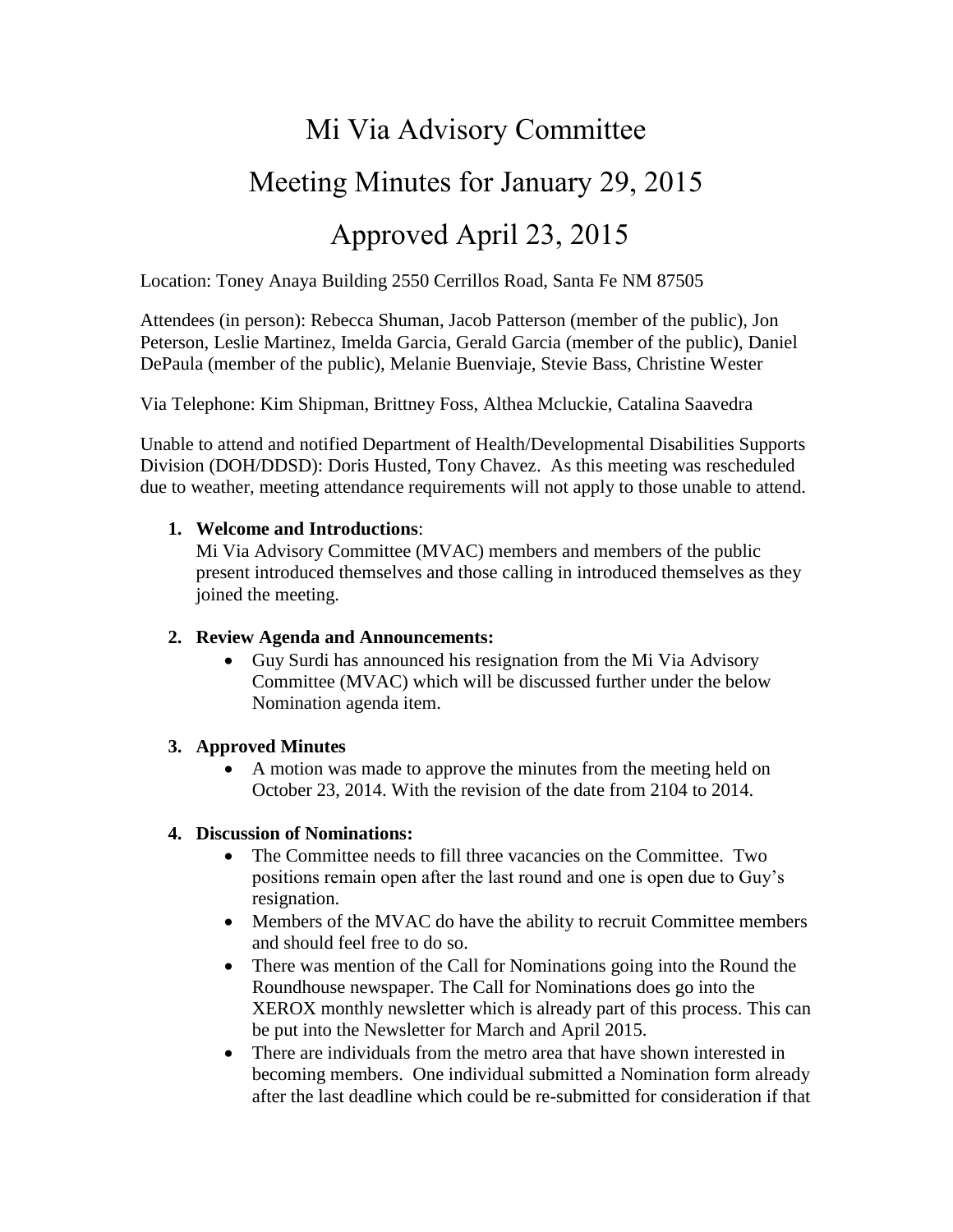party wishes to do so.

- Rebecca Shuman is aware of another party that might be interested and will discuss the opportunity to become involved with them.
- The Committee would still like to have nominations from areas that are lacking representation which include the NE, SE and NW but agreed to open nominations back up statewide.
- The Committee shared ideas of how to solicit these nominations. One idea was for Consultant Agencies represented at MVAC speak to participants from the areas they serve in.
- Stevie Bass opened up discussion for another Consultant Agency to be represented in the Committee Membership.
- Althea Mcluckie expressed her concerns and reservations about this stating that the Committee should maintain its membership as the majority being advocates, participants, and family members, rather than leaning toward a professional membership.
- It was agreed that Consultants on the MVAC should be speaking to the participants they work with about Mi Via issues and bringing those issues with them to meetings.
- Other Committee Members raised concerns with keeping the Committee focused on individual needs/issues/participant representation and it was felt that it would be a good idea to have another Consultant agency be represented to speak to systems concerns such as issues with the Third Party Assessor and Fiscal Management Agency.
- Rebecca volunteered to recruit for Nominations from her contacts.
- It was agreed the Committee will fill three positions on the Committee with one of those positions becoming a position for another Consultant Agency.
- Christine Wester will develop another announcement to go out in the Mi Via Newsletter in March and April 2015. Nominations will be due April 3, 2015.
- Article V, #2 in the Bylaws was discussed and the decision was made to revise the last sentence for clarity to indicate that there will be two Consultant Agency Positions each having a 2 year term. Althea suggested that the proposed change will be made via email by Stevie for approval by MVAC members.
- Guy Surdi with the Governor's Commission on Disabilities, has resigned from the Mi Via Committee. This is a huge loss for the Committee. Stevie will respond to Guy's email thanking him for support thus far and will inquire about whether or not anyone else from the Commission might be interested in replacing him on the Mi Via Advisory Committee. Imelda Garcia will also follow up on the issue via telephone. The Committee feels it's critical to have someone from this Commission supporting and advocating for the Mi Via Program. A new nominee from the Commission will also go through the nomination process.
- The new Third Party Assessor has been notified of the next MVAC meeting on April 23, 2015 as today will be the last MVAC meeting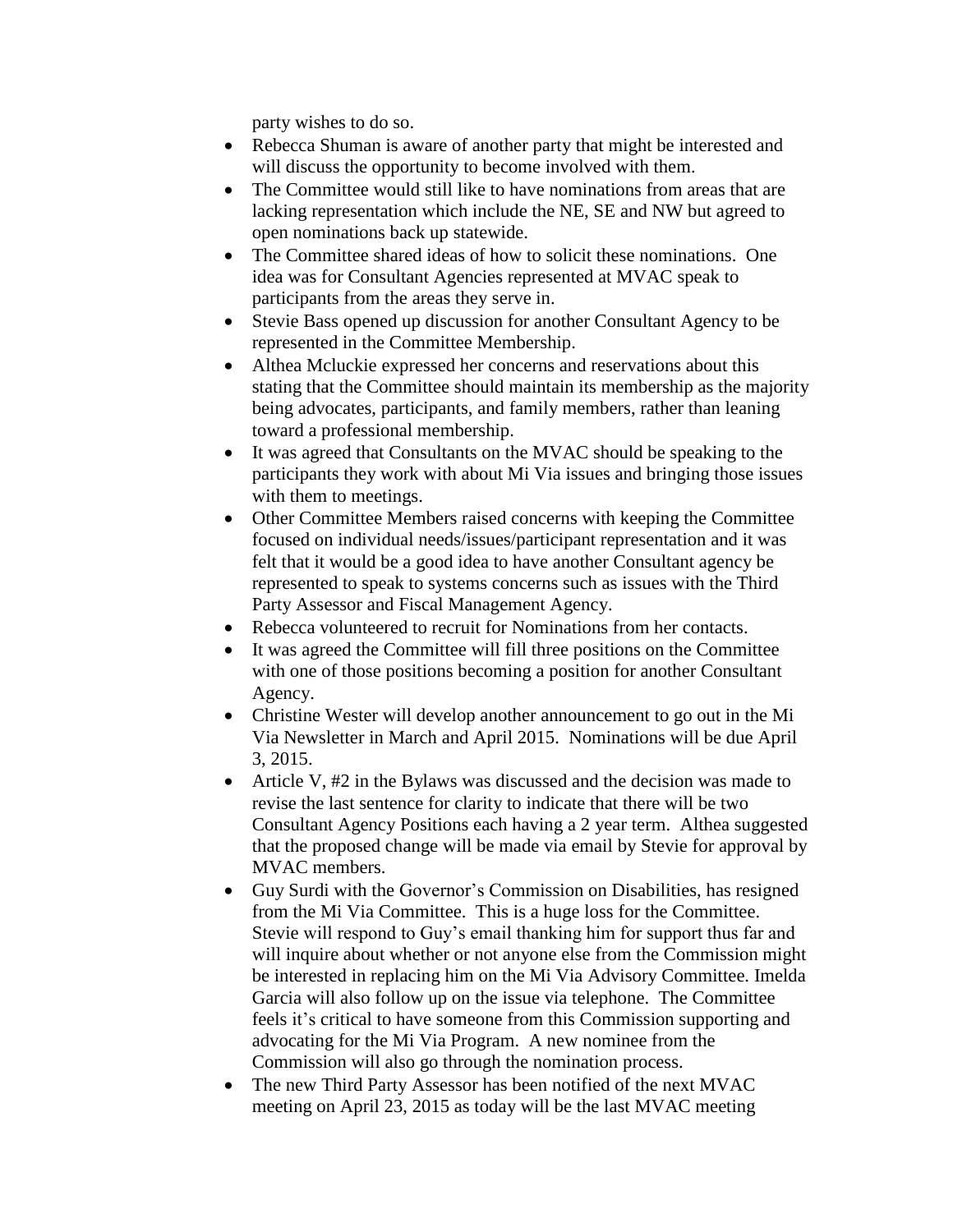Molina will attend as the Third Party Assessor.

- Christine will contact the Consultant Agency who had submitted a Nomination form in the past as well as a family member who submitted the form after the prior deadline. She will also send one to a family member who contacted her a few days prior to this MVAC meeting to inquire about the Committee.
- The Nomination Committee will remain with Althea as Chair, Nadine, Kim, Stevie and Leslie.

#### **5. Review of Acronym List:**

- The new list was presented to the Committee. Stevie recommended adding New Mexico Technology Assistance Program (NMTAP).
- Leslie Martinez volunteered to add contact numbers to the Acronyms that were associated with a department. Christine will add NMTAP and send the document to Leslie.

#### **6. Discussion of MVAC Projects**:

- Now that MVAC is fully working as a committee of the Advisory Committee on Quality Supports for People with Developmental Disabilities and their Families (ACQ) the MVAC has the opportunity to take on work projects they feel would be beneficial to Mi Via.
- Agendas put together by the Committee rather than an agenda generated by the State to address State issues would help with opening up ideas of issues that Committee Members/Stakeholders deem important to their work on the MVAC.
- Topics raised at ACQ meetings that the MVAC could take on include Service and Support Plan (SSP) Improvements and peer mentorship.
- **Peer Mentoring:** Committee focused on the peer mentoring topic and many members were supportive of the idea.
	- i. Imelda recommended that Consultant Agency could pair a new Mi Via Member with someone from the committee
	- ii. Althea reminded all the members that volunteering in a mentoring position can be very overwhelming and very time consuming. The Committee agreed there should be some thought to whether this would be volunteer, paid position, stipend etc…
	- iii. Leslie suggested that peer mentoring is needed even prior to a person becoming part of Mi Via.
	- iv. It was agreed that training would be necessary for peer mentors. All members agreed. Peer mentors need to be up to speed with current regulations and policies. Peer mentors are also NOT to take the on the responsibilities of a Consultant Agency which includes Consultant and Support Guide Services.
	- v. Ideas for how to get the word out to others that peer mentoring is available could include developing a flyer that other departments (i.e. ARC) could hand out or having a flyer at Disability Rights New Mexico Day at the State Capital.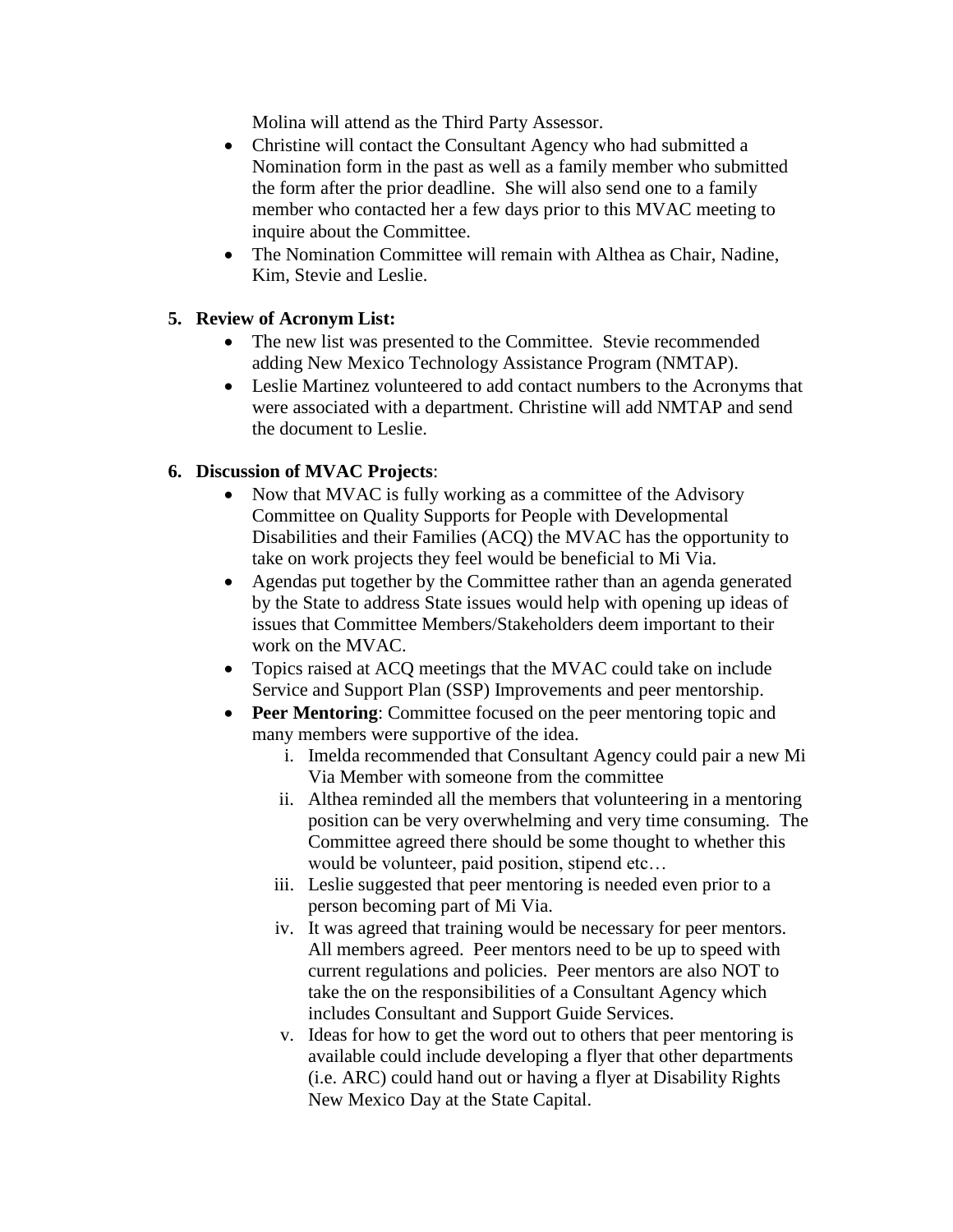- vi. Another idea was for the Allocation Letter to include a list of trained peer mentors.
- vii. Rebecca indicated she does connect participants supported by her agency as a form of peer mentoring.
- viii. There was a recommendation that the "New Allocant" meetings held in the NW Region should be held throughout the Regions or some type of fair held in all the Regions.
- ix. Althea introduced the idea of setting up the infrastructure for a Phone App to access a pool of peer mentoring volunteers.
- x. DOH/DDSD Regional Offices and Consultants may at some point pair up a peer mentor with a Mi Via Participant or refer someone to a peer mentor.
- xi. MVAC members shared their experience with a lack of knowledge/support through their initial set up with Mi Via.
- xii. Peer mentors should not be doing the job that Consultants and Support Guide Services are required to do per the Mi Via Standards in terms of supporting participants to be successful with the system of support through Mi Via. Their role would need to be well defined.
- xiii. Health Insurance Portability and Accountability Act (HIPAA) would also have to be taken into account with confidentiality and using peer mentors
- .Ideas for sharing "tips" or "advice" included publishing a different one each month in the Newsletter that could be highlighted as the first article. Each Committee member would provide a different statement of advice or a tip each month. There are 12 members so each member to take one month out of the year. This information would be routed through Stevie whom would then submit it to Christine. These would typically be needed by the  $2<sup>nd</sup>$  week of each and every month so that they can make it into monthly circulation.
- Christine Wester reminded Committee Members that participants are to be provided Mi Via Standards by their Consultant. Participants should have familiarity of the Standards that guide the services they are receiving so they know they are getting what they are paying for and set the tone of the expectation with their employees/vendors.

#### **7. Break**

#### **8. ACQ Request: Mi Via Public Relations Project**

- Regina sent word with Christine that ACQ is seeking volunteers from the Mi Via Committee to assist with the development of a brochure for the three (3) Waivers operated through the Department of Health (Developmental Disabilities Waiver, Medically Fragile Waiver and the Mi Via Waiver).
- The brochure would encompass a comparison of the different waivers,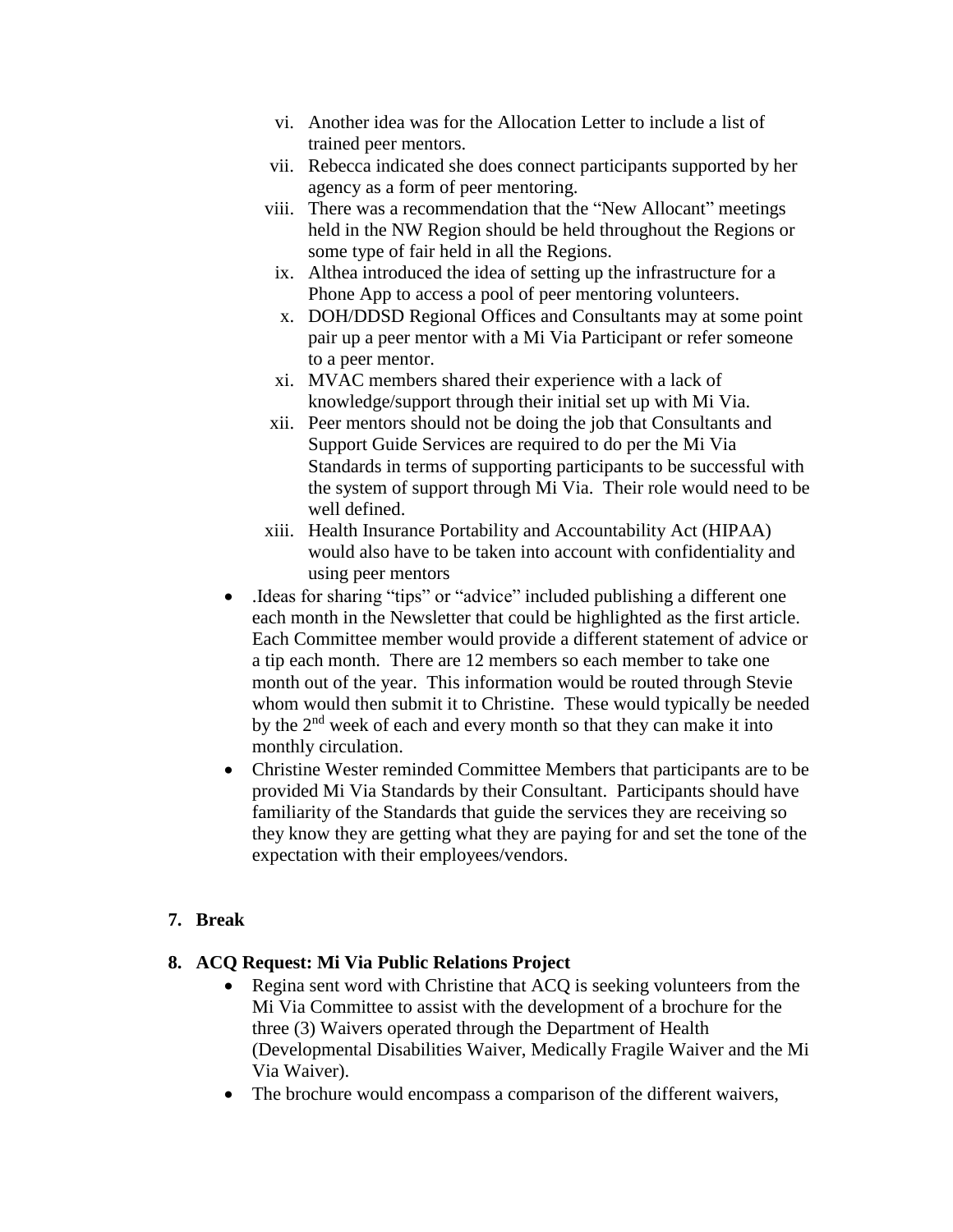contact information and things participants could consider prior to selecting a waiver program once allocated. The Informational Sheet would cover questions, myth busting etc.. about the Mi Via Program. The Self Directed Support Guide would offer helpful suggestions around Service and Support Plan Development, Hiring/Firing, access to Fiscal Management Agency (FMA) information etc…

- The brochure would also support those using the Flexible Support Model the Department of Health is introducing to support people on the Central Registry to access some services and support while waiting for an allocation to the Waiver program.
- Regina is putting together a meeting of interested stakeholders in February to generate ideas and information that should be included in material development.
- The deadline for the brochure is June 30, 2015. The State is currently putting together a small purchase agreement to use a professional publishing company to put the materials together.
- Volunteers signed up on a sheet and Regina will be contacting them to schedule a work group meeting. Those volunteering were Stevie, Althea, Leslie, Jacob Patterson and Rebecca.

#### **9. Fiscal Management Agency Update (XEROX):**

- Kim Shipman is now the new MVAC representative for Xerox. Gratitude for her support on the Committee as a Molina representative was expressed.
- Kim indicated she was working on improving/streamlining various processes. One that was briefly mentioned was the automated system for mileage and the Return to Participant (RTP) process.
- It was stated that it would be appreciated if XEROX solicited input from Mi Via participants for specific issues and questions.
- Stevie brought to Kim's attention several emails and letters that contained errors. Stevie expressed frustration with XEROX email indicating that they were unable to reach the EOR. Stevie expressed concern with the way the language was in the letters and emails as in some cases XEROX did make contact with the EOR, however, the email indicates no contact was made. It was mentioned the letter may be considered offensive and is frustrating when the contact was actually made weeks prior to the email going out. It was stated the current form letter does not always fit the circumstance.
- Stevie also expressed concern with the Subject line of the emails "Please Do Not Respond" as emails with this type of subject line are typically treated as SPAM.
- Kim indicated that she would address these concerns, that changes will take time but improvements will be coming.
- Imelda stated it would be helpful to families if the pay schedule took into account the holidays. It was stated that XEROX does take the holidays into account when processing payroll and ending pay periods to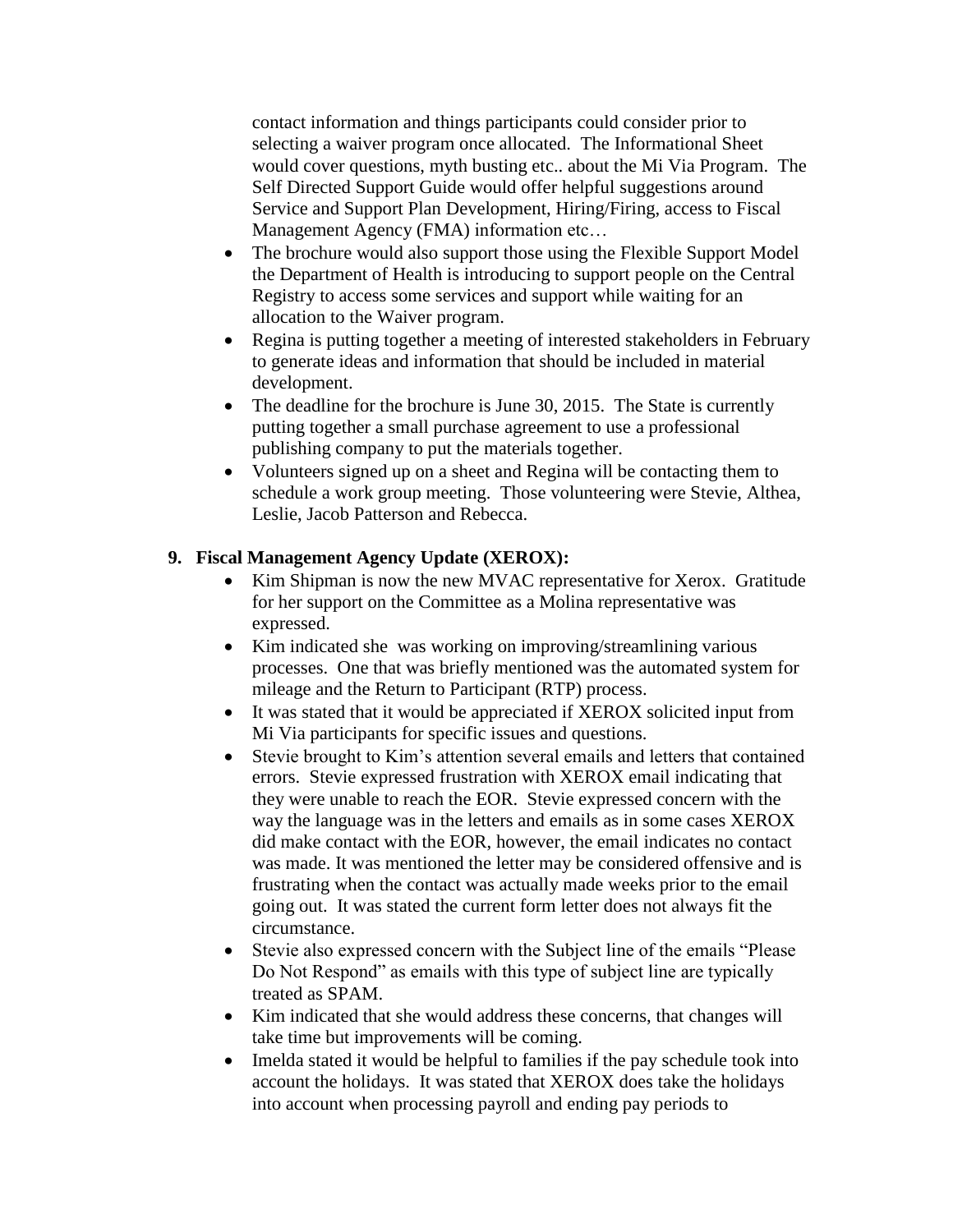accommodate for the holidays. Checks were mailed out prior to the holidays however, XEROX is at the mercy of the mail system and checks are sent from Oregon. All participants are encouraged to have their employees utilize direct deposit for this reason.

#### **10. Third Party Assessor Update (Molina):**

- Gratitude was expressed from Brittney and also from the Committee to Britney.
- Level of Care deadlines are 1/30/15 due to the transition of the TPA from Molina to Qualis.
- Level of Care closure letters were received due to a glitch in the ASPEN system. 33 Mi Via participants were affected and it is not clear what occurred, however, corrections are currently occurring with ISD and Molina to resolve this.
- It was mentioned the state is looking to overhaul to a new system in the next few years as it is recognized that the current system could be improved to manage information.

#### **11. Human Services Department/Department of Health (HSD/DOH) Update (Melanie Buenviaje, HSD and Christine Wester, DOH)**

- HSD is promulgating the new Regulations to go along with the new Mi Via Waiver.
- All MVAC members received the notice of the changes to the Regulations as well as the public comment/hearing dates.
- Melanie Buenviaje reminded the Committee that the New Waiver was submitted on 11/14/14. The Centers for Medicaid and Medicare have 90 days to approve the Waiver or request additional information.
- Christine emphasized that Mi Via participants are expected to be familiar with the Regulations and Standards of their program to assure they are receiving what they are wanting from Mi Via. This also is to assure that their employees/vendors are providing the services as outlined in the Regulations/Standards.
- Melanie informed the committee that Christine Baca will be the new XEROX contract Manager and the training for the new Third Party Assessor (TPA) is on-going.
- It was mentioned that the Public Hearing is not a time to review the Regulations with the public but rather a time for public comment about the Regulations.
- Public Comment is scheduled for February 16, 2015 @10AM to receive comments regarding changes to the regulations. Leslie inquired if there were any huge impacts that would affect Mi Via participants. Melanie shared that the largest changes include but are not limited to:
	- i. Environmental Modifications and the change from \$7000 every 5 years to \$5000 every 5 years.
	- ii. Section on assisted living was removed
	- iii. The qualifications for being a provider were revised.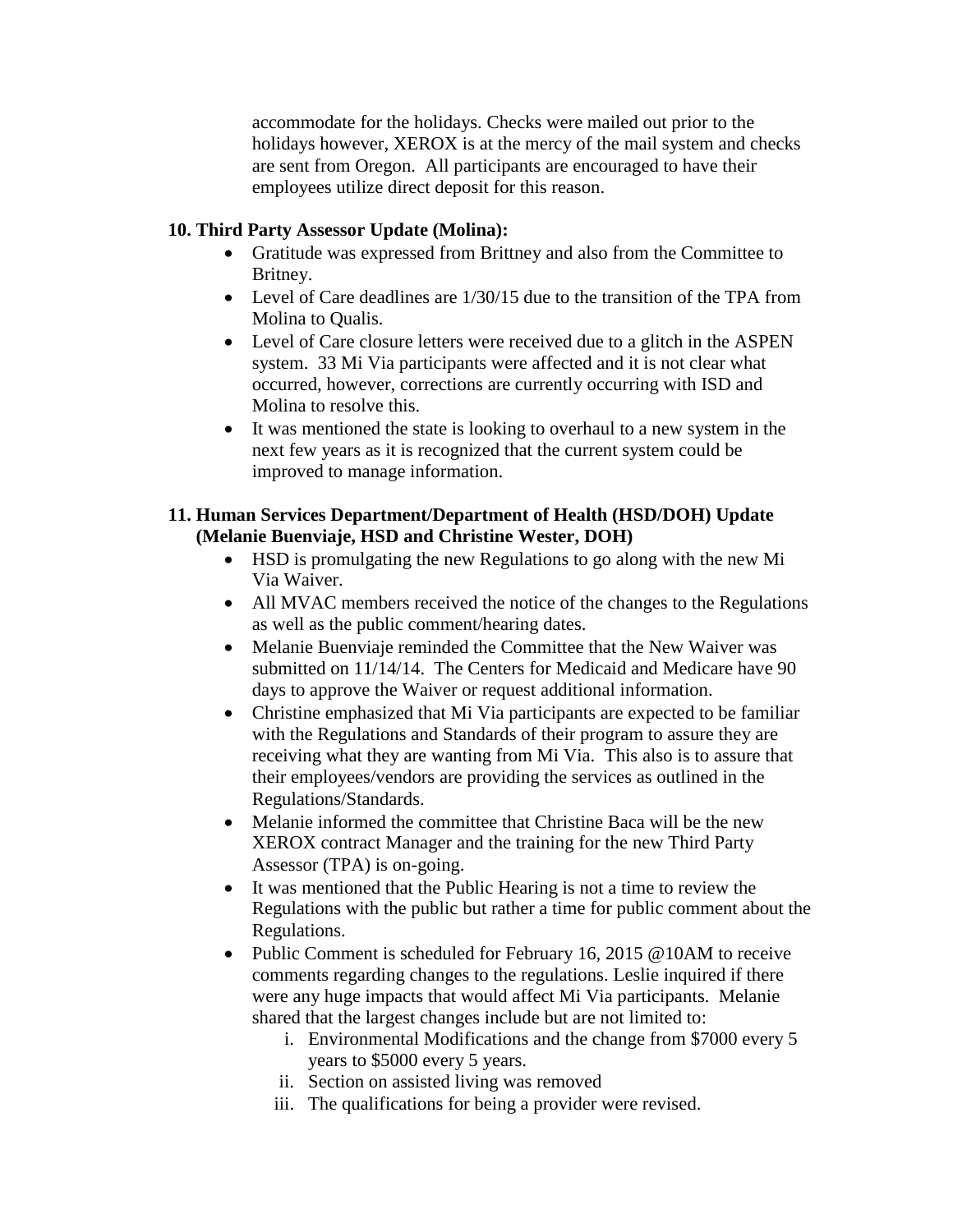- iv. The sections on additional funding was revised
- v. Language regarding the EOR is clarified
- vi. Qualifications for Hippotherapy has changed
- vii. Language reiterates that Mi Via does not permit the use of restrictive interventions, restraint, seclusion in the delivery of Mi Via services.

#### **12. Public Comment**

- Imelda informed members of Disability Rights Awareness Day Events occurring in Santa Fe. Events are scheduled for February 2-3, 2015. Interested parties can contact the ARC of NM at 505-883-4630 or 1-800- 358-6493 for more information or register at www.arcnm.org.
- Leslie's comments were in regard to participants being dropped from Medicaid due to them not receiving the participants LOC. Melanie addressed the issue and indicated that 33 participants were affected and that is was a systemic issue.
- Althea discussed a two year national research project that is occurring currently to determine how long term self-directed programs work for caregivers and how it affects their life.
	- **i.** Althea was wanting information from the MVAC as to how to gather information about this in NM.
	- **ii.** This research is being conducted by the National Participant Network in association with Snyder (research group).
	- **iii.** She stated some of the research is showing that self-directed programs allow caregivers to provide input and to be creative.
	- **iv.** Participants have a better quality of life with self-direction
	- **v.** MVAC members suggested that those conducting the research could send emails/letters to Consultant Agencies and they could pass on contact information to participants/caregivers.
	- **vi.** Preliminary findings are positive with regards to self-direction
	- **vii.** Those interviewed have been in self-directed programs for at least 5 years.
	- **viii.** Interested parties can also contact Althea at 575-776-1755.
	- **ix.** Althea will reach out to Mi Via Consultant agencies to request their consideration/cooperation in passing on this information.
	- **x.** Jacob indicated it would be helpful to have talking points about the research available to share with participants.

#### **13. Action Items:**

- Christine Wester will develop another anouncement to go out in the Mi Via Newsletter in March and April 2015 regarding MVAC membership nominations that will be due April 3, 2015.
- Stevie agreed to make the proposed changes to the By Laws to clarify MVAC Committee membership to include two Consultant Agencies as members and she will complete this with Althea's consultation.